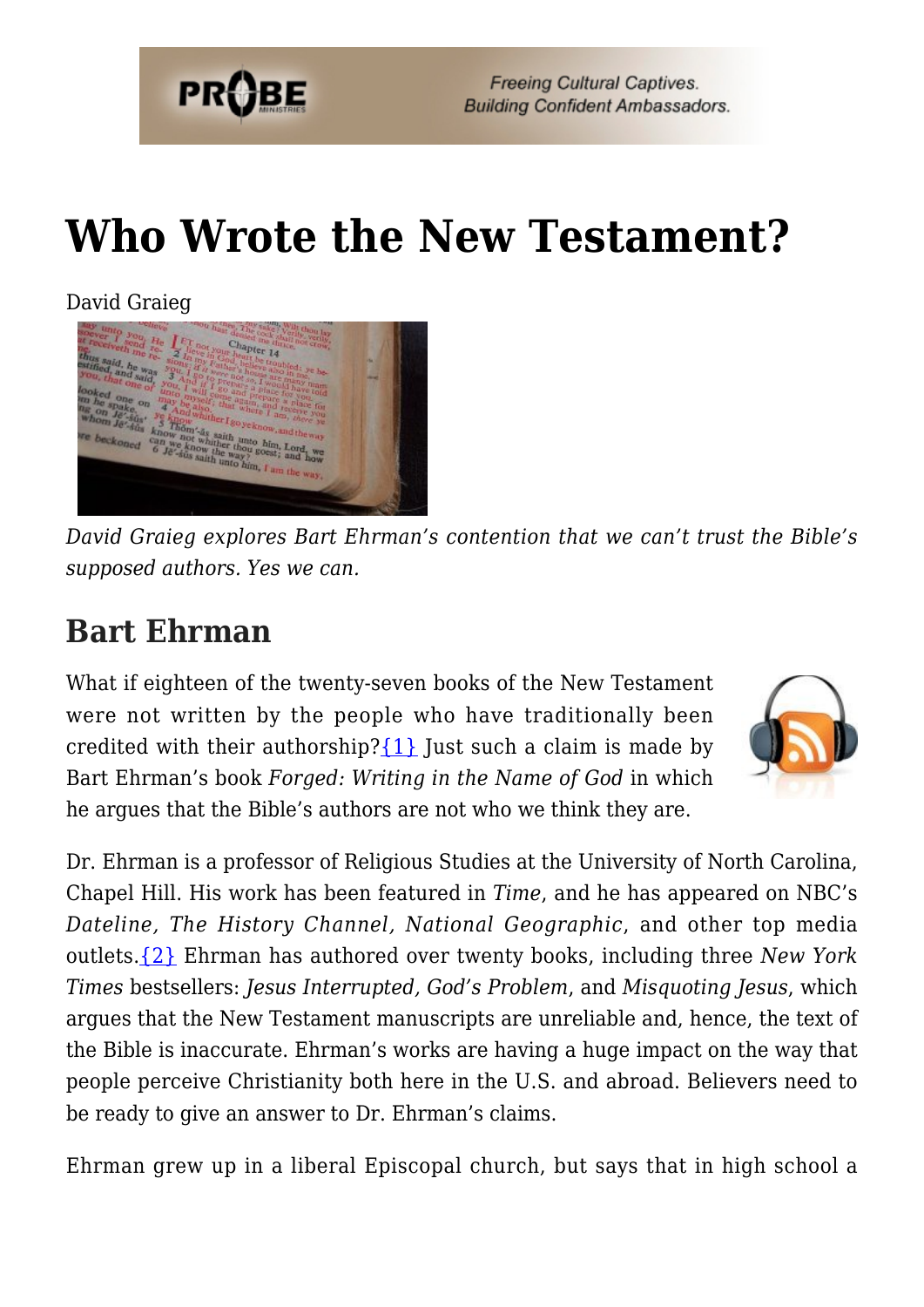

Youth for Christ leader took advantage of the loneliness that every teen experiences and led Ehrman to be born again[.{3}](#page-6-2) Ehrman attended Moody Bible Institute and Wheaton College where his studies in New Testament textual criticism began to fuel doubt concerning the importance of variants in the manuscripts. Ehrman went on to pursue doctoral work at Princeton University, and, partly due to an issue concerning who the high priest was in the second chapter of Mark, Ehrman went down the path of agnosticism.

Ehrman's new book, *Forged,* contains eight chapters that include considerable overlap, and much of the space is devoted to forgeries outside the Bible. This makes the book's subtitle, "*Why the Bible's Authors Are Not Who We Think They Are,*" a little misleading. Also, there's not much new here. These concerns are covered in most recent textbooks on the New Testament.  $\{4\}$  Ehrman sees himself as making the public aware of what scholars have known for years.

As for the claim of *Forged,* Ehrman argues that Ephesians, Colossians, 2 Thessalonians, 1–2 Timothy, Titus, James, Jude, and 1–2 Peter are not written by those whose names are traditionally attached to them. It follows that if these books are written by liars and are deceptive in nature, and God Himself does not lie, the Church must have been mistaken in thinking these books were inspired by God. It would also follow that these books should be

removed from the canon of the Bible. However, as we shall see, there's good reason to think that these books are not forgeries.

## **Determining Authorship**

To begin, we will look into the important question of how scholars determine the author of a book written thousands of years ago.

There are two main lines of evidence that scholars use to determine the likely author of a book. The first is internal evidence, the most obvious being a claim to authorship in the document itself. There might also be hints in the document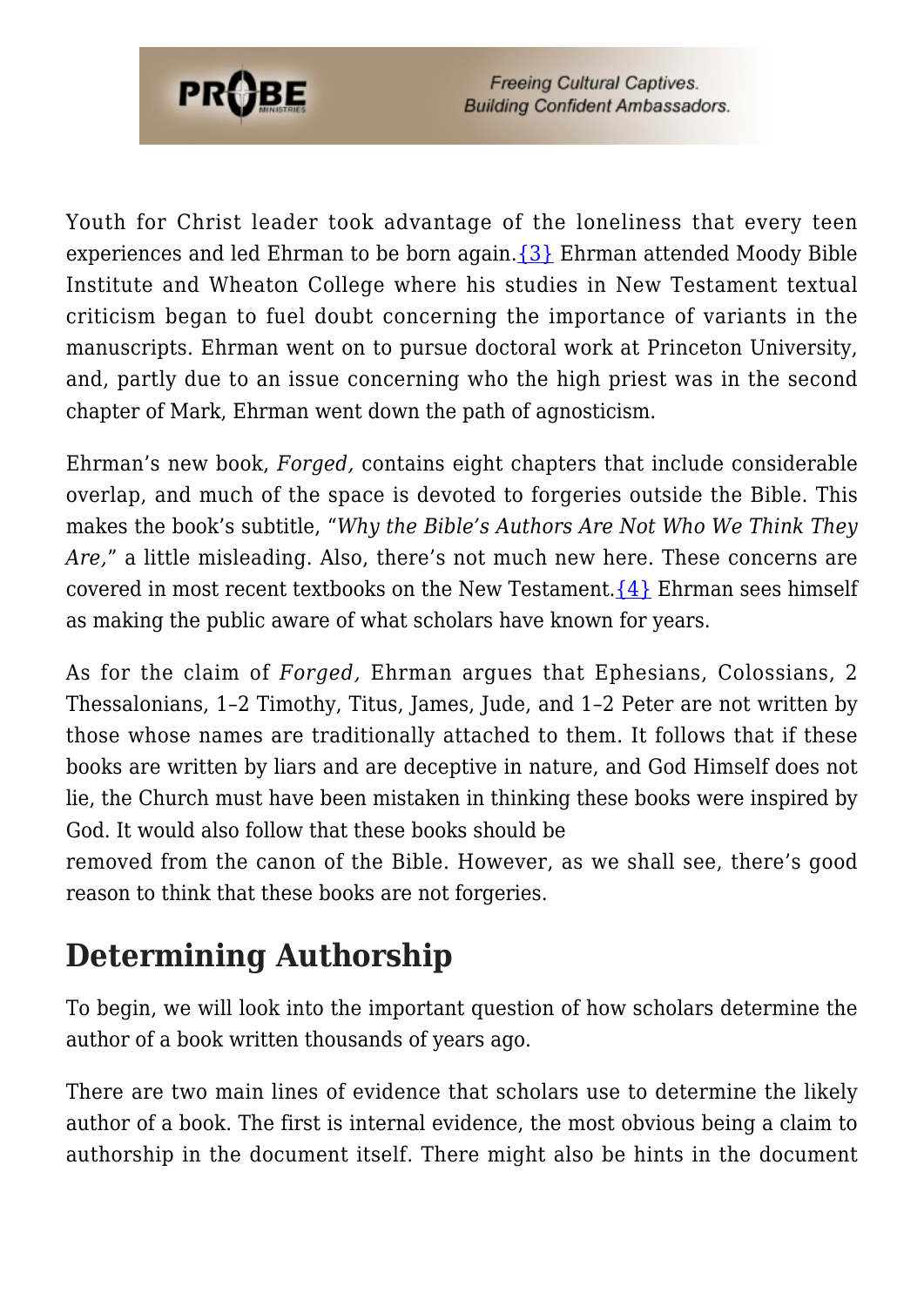

about when and where it was written, which may or may not match what we know of the life of the author, or might just seem out of place. For instance, if someone wrote that he visited Dallas, Texas in July and adds that it froze overnight, this scenario is not impossible but is very unlikely. Thus, we would have good reason to question other claims in the text.

If we have two letters that are supposed to have been written by the same author, we can compare their styles for confirmation. Do the documents share a similar vocabulary? Do they use the same figures of speech and cultural expressions? Do they both use specific words or ideas in the same way or are they fairly distinct? If one of the documents uses a large number of unique words that are not used in the other, it may put in question mutual authorship.

Another important variable is the intended audience of a document since that can have a significant impact on its style and vocabulary. For instance, a medical doctor might write a work-related letter to a fellow oncologist and on the same day send a personal email to her husband. Ten years later, that same doctor writes a letter to her friend about a personal hobby. In all three cases, it's the same person writing, but there would be three distinct styles and vocabularies in each letter. Determining authorship can be a very complicated matter when considering both objective and subjective elements.

There's also external evidence to consider, information gathered from outside the letter itself. Eyewitness accounts can affirm a document's authorship. For instance, Grandma might have a letter that says, "Happy Valentine's Day, from your secret admirer." Grandma insists that she received this letter from Grandpa fifty years ago when they were still dating. Although there is nothing in the letter that identifies Grandpa as its author, we have the external testimony of a reliable witness. Such evidence is not certain, as Grandma might be a bit of a romantic who after all these years forgot who it was really from, but it is more probable than not that she is correct.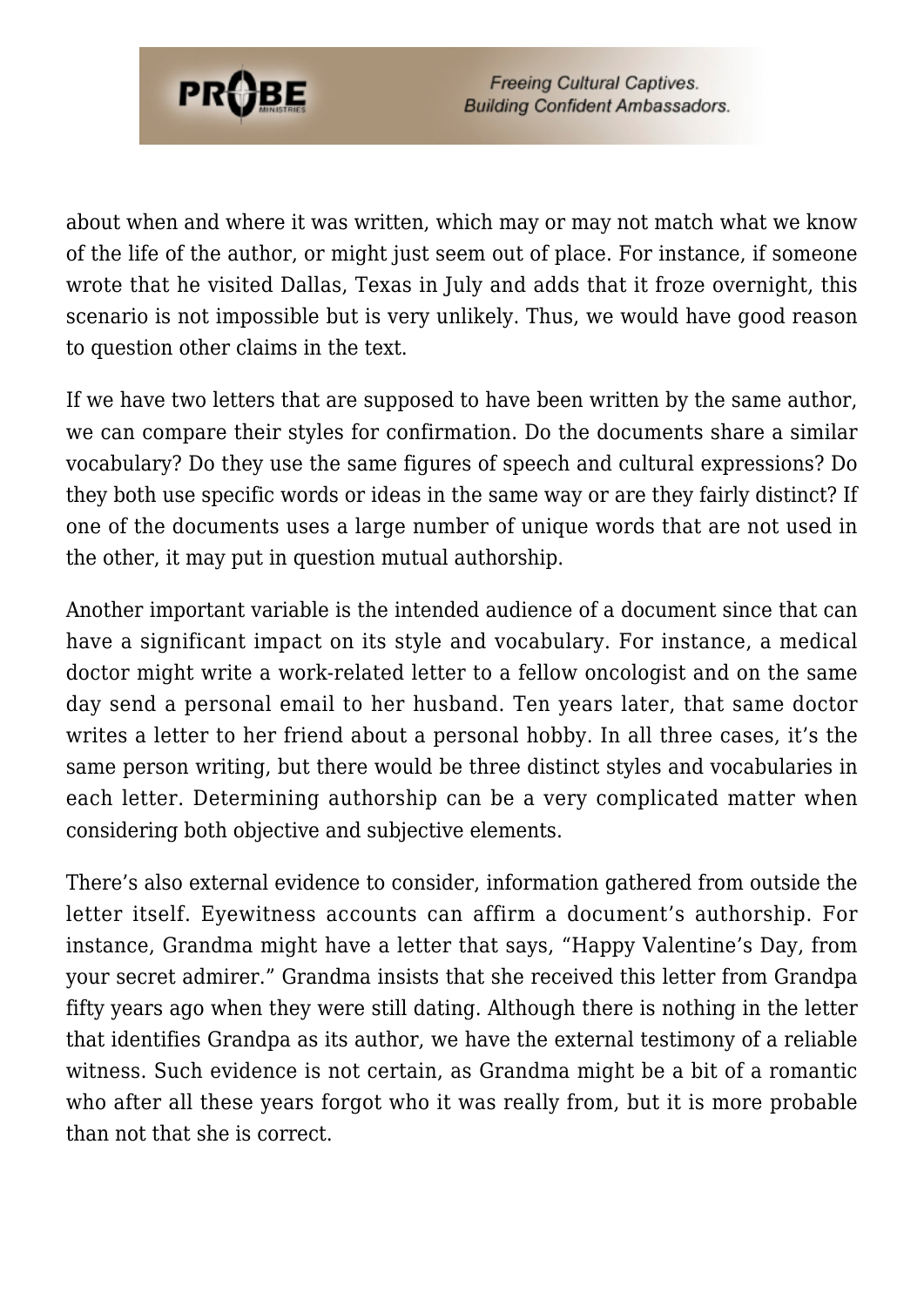

### **What Is at Stake?**

What if Ehrman's main contention is right, that seven of Paul's books, as well as James, Jude, and 1–2 Peter, are not written by who we traditionally have attributed them to? Not that I think Ehrman is right, but let us grant that he is. Is Christianity now false? Not at all. Ehrman concedes that Romans, 1 and 2 Corinthians, Galatians, Philippians, 1 Thessalonians, and Philemon were written by Paul and that Revelation was written by someone named John. Even with these few books, the heart of the Christian faith is maintained. Ehrman even includes the earliest account of the death and resurrection of Jesus in 1 Corinthians chapter 15. So while I do not think Ehrman is right in even one accusation of New Testament forgery, it is worth keeping all of this in proper perspective: Christ still saves and we still need to trust him.

So what evidence does Dr. Ehrman use to establish his claim of forgery? Let's consider his strongest case, that of 1 and 2 Peter. Ehrman's main argument is that Peter could not have written either of these books because he was a simple fisherman from Galilee and would surely have been illiterate. $\{5\}$  He points to Acts 4:13 which says that when Peter and John were brought before the Jewish high priest, it was realized that they "were unschooled, ordinary men." From this Ehrman assumes that they were illiterate.

There is one major problem with this line of argument. Ehrman considers the book of Acts to be a forgery. So by Ehrman's own standard, Acts is unlikely to be reliable. That aside, it's more likely that Acts 4:13 is not indicating that Peter and John are illiterate, but that the Jewish leaders were comparing their training in the best schools of the day to the two men who lacked a rabbinic education.

Luke describes Peter's family's fishing business as having several boats along with the necessary nets and men to operate them. The business was located in Capernaum, only a few miles from the large Greek cities of Tiberias and Sepphoris. As a successful merchant, Peter likely had some knowledge of the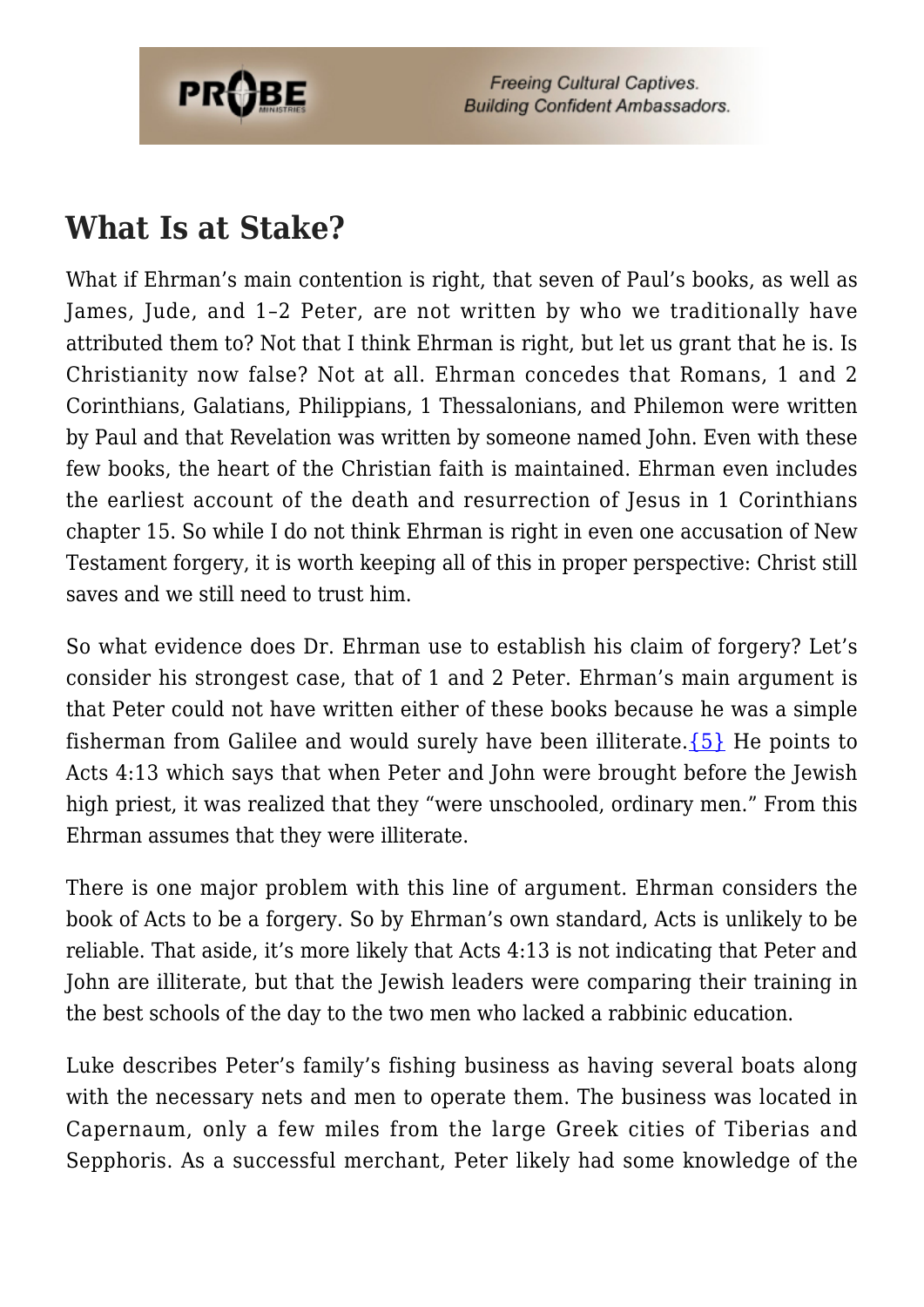

Greek language as well as basic literacy. Even if we allow the shaky assumption that Peter might have been illiterate, it doesn't necessarily follow that 1 and 2 Peter are forgeries. It's likely that Peter may have used a secretary to write down his words, a common practice in the first century.

Dr. Ehrman has failed to make his case that 1 and 2 Peter are forgeries. We still have good reason to trust these books as they guide us in defense of the faith and encourage us to endure sufferings for righteousness sake.

### **Paul's Letters**

Ehrman argues that Paul could not be the author of Ephesians because the letter contains some unusually long sentences, and the book "has an inordinate number of words that don't otherwise occur in Paul's writings." ${6}$  Ehrman notes that Ephesians has fifty percent more unique words than found in Philippians which he says is about the same length.

It's true that Ephesians does have long sentences, but this is a bit subjective. There are long sentences in Romans, 1 Corinthians, Colossians and Titus, which Ehrman accepts as Pauline. His comparison with Philippians is also a bit unfair. Ephesians is thirty-three percent longer than Philippians and should be expected to have a greater number of unique words. In fact, Galatians has even more unique words than Ephesians but again is accepted

as Pauline by Ehrman. Further, Ephesians is a circular letter that was meant for a broader audience. It's reasonable to expect that it would address different topics from Paul's other letters and have more unique words.

Another point made by Dr. Ehrman is that Ephesians uses the words "saved" and "raised" mostly in the present tense while other Pauline letters refer to them as future events. $\{7\}$  But is this really the case? In Romans, Paul talks of the believer as already saved being dead to sin and alive to Christ, and in Galatians Paul declares that "I have been crucified with Christ and I no longer live, but Christ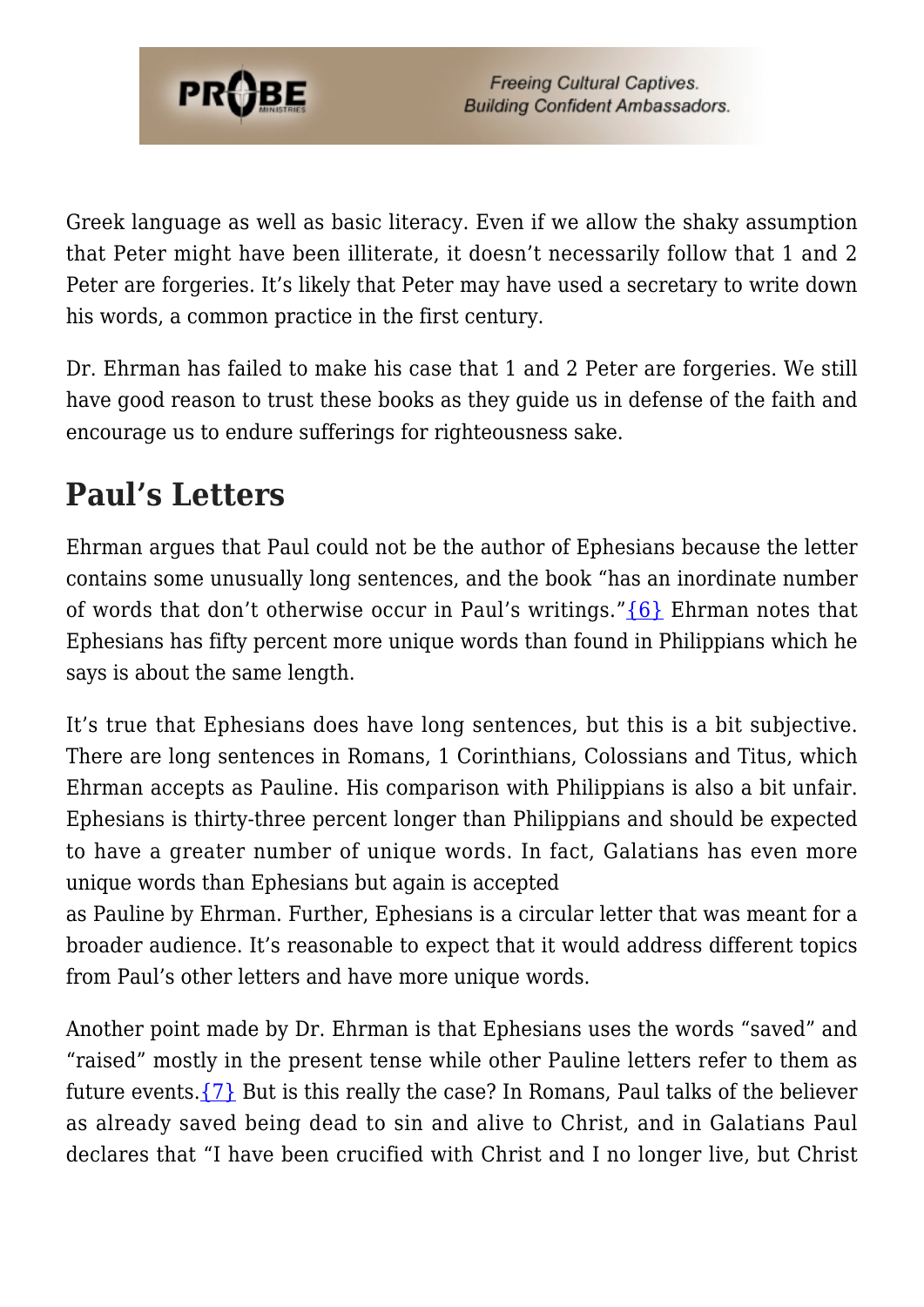

lives in me." Ehrman's case against Ephesians is less than conclusive.

According to Ehrman, 1 and 2 Timothy and Titus should be removed because the letters contain unique expressions not found in Paul's other works. Phrases such as "promise of life" and "with a pure conscience" are unique to these books. $\{8\}$ Ehrman also argues that these pastoral letters replace an emphasis on the imminent return of Christ with nformation on the organizational structure of the church.

Paul does use unique vocabulary in his books to Timothy and Titus, but these letters are to individual friends and most of Paul's other letters are to community groups. Stylistic variation would be expected because of the different audiences. Other scholars point out that Ehrman exaggerates his case regarding the information about church structure. He seems to ignore the fact that there is information on church leadership and organization in Romans, Galatians, and especially in 1 Corinthians, letters accepted as Pauline by Ehrman.

In summary, it can be said that Dr. Ehrman often overstates his case and is somewhat selective in his examples.

#### **Presuppositions**

To wrap up this article, I will look at some general problems in the way that Dr. Ehrman builds his case that many of the NT books are forgeries.

As with everyone, Dr. Ehrman interprets the world through a set of presuppositions. For instance, he has come to the conclusion that Jesus was merely an apocalyptic prophet.  $\{9\}$  Ehrman's Jesus proclaims that God is going to reveal himself in history and overthrow evil as represented by the Roman Empire. Ehrman discounts the role that the resurrection played in both confirming Jesus' claims to divinity and establishing Christianity itself. The result of constructing Jesus in this untraditional manner causes him to view passages that speak of the resurrection as inauthentic and probably later fabrications.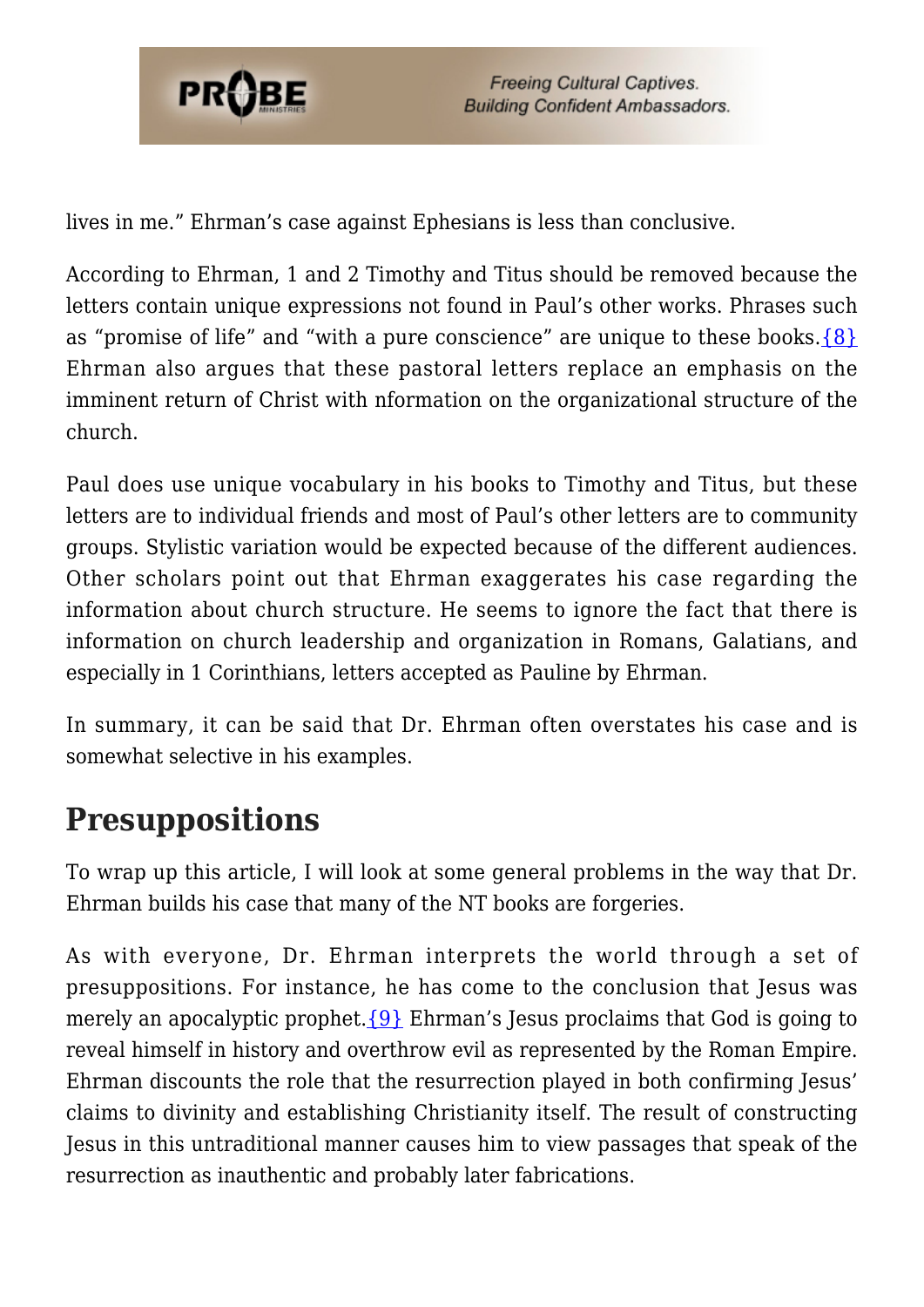

Another weakness in *Forged* is that Ehrman doesn't seriously consider the role that secretaries (or an *amanuensis*) could have played in the writing of the New Testament[.{10}](#page-7-6) Ehrman himself admits that "Virtually all of the problems with what I've been calling forgeries can be solved if secretaries were heavily involved in the composition of the early Christian writings."[{11}](#page-7-7) Other scholars have argued that secretaries did play a significant role in the formation of the NT. $\{12\}$ Ehrman assumes either no secretaries were involved, or if they were, they had no impact on the wording of the texts. Such a conclusion is at odds with modern scholarship on the subject. Dr. Ehrman either needs to interact more with this scholarship, or at worst he should take an agnostic position on the authorship of the NT books.

This is important because we know that secretaries were involved in helping Paul write his letters. Tertius inserts a greeting in Romans 16:22 as the one who "wrote down this letter." In 1 Corinthians, Galatians, and Philemon, Paul makes a point of telling his readers that he had written the letters with his own hand, acknowledging that other letters were written down for him. It is also recognized that others may have contributed to Paul's writings or at least had an impact on the style of some sections of his letters. For instance, Sosthenes, Silas, and Timothy are recognized contributors in the introductions of Paul's letters to the churches at Corinth, Philippi, Colossae, and Thessalonica.

Dr. Ehrman raises important questions regarding the text of the New Testament, but his accusations of forgery seem somewhat subjective. He has not given us good enough reason to abandon the authenticity of the New Testament writings nor their message of eternal life through faith in Jesus Christ.

#### **Notes**

<span id="page-6-0"></span>1. This article is a slightly adapted version of the program that aired on the Probe radio program.

<span id="page-6-2"></span><span id="page-6-1"></span>2. Bart D. Ehrman. [www.bartdehrman.com](http://www.bartdehrman.com) (accessed November 6, 2011).